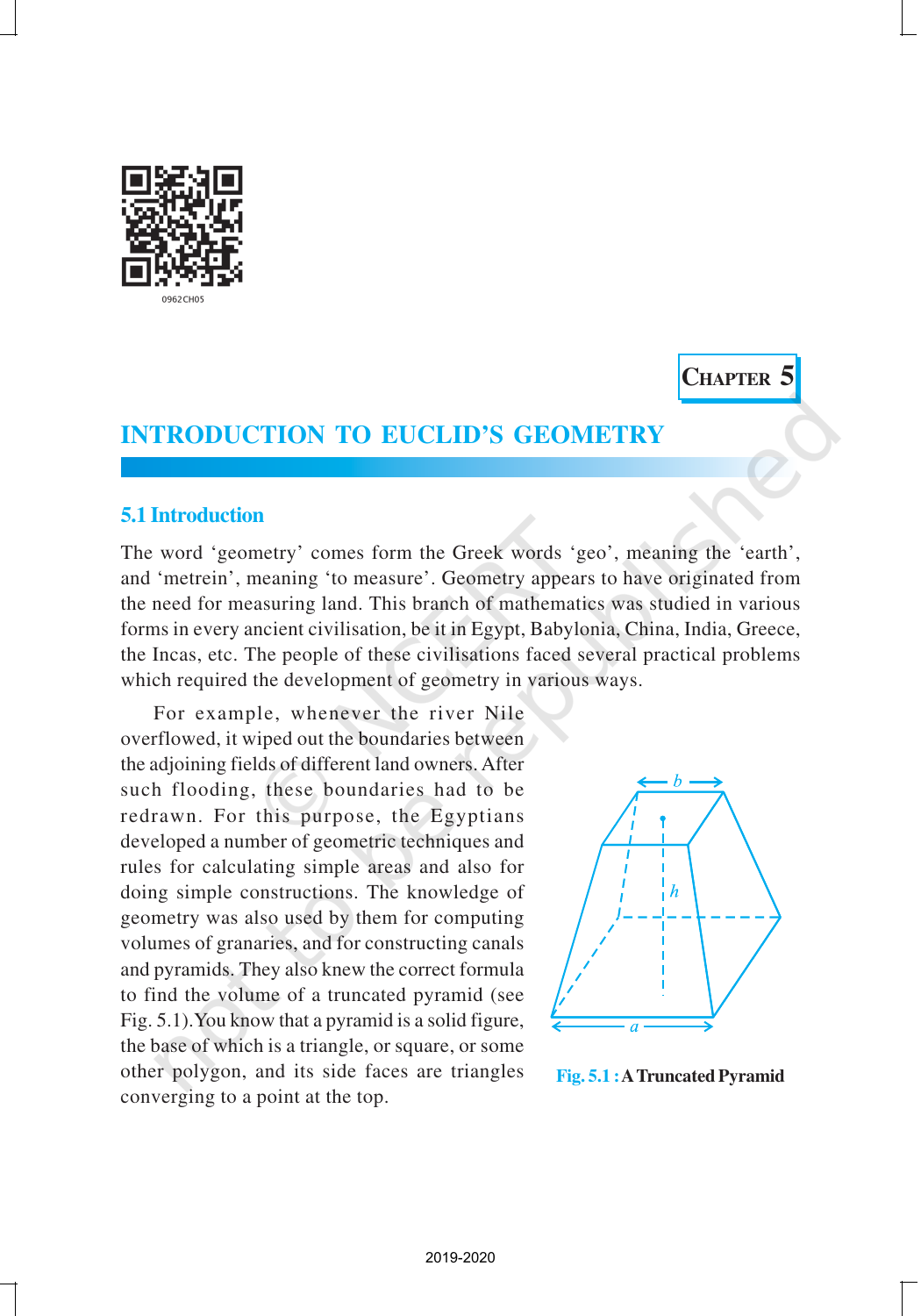In the Indian subcontinent, the excavations at Harappa and Mohenjo-Daro, etc. show that the Indus Valley Civilisation (about 3000 BCE) made extensive use of geometry. It was a highly organised society. The cities were highly developed and very well planned. For example, the roads were parallel to each other and there was an underground drainage system. The houses had many rooms of different types. This shows that the town dwellers were skilled in mensuration and practical arithmetic. The bricks used for constructions were kiln fired and the ratio length : breadth : thickness, of the bricks was found to be 4 : 2 : 1.

In ancient India, the *Sulbasutras* (800 BCE to 500 BCE) were the manuals of geometrical constructions. The geometry of the Vedic period originated with the construction of altars (or *vedis*) and fireplaces for performing Vedic rites. The location of the sacred fires had to be in accordance to the clearly laid down instructions about their shapes and areas, if they were to be effective instruments. Square and circular altars were used for household rituals, while altars whose shapes were combinations of rectangles, triangles and trapeziums were required for public worship. The *sriyantra* (given in the *Atharvaveda*) consists of nine interwoven isosceles triangles. These triangles are arranged in such a way that they produce 43 subsidiary triangles. Though accurate geometric methods were used for the constructions of altars, the principles behind them were not discussed.

These examples show that geometry was being developed and applied everywhere in the world. But this was happening in an unsystematic manner. What is interesting about these developments of geometry in the ancient world is that they were passed on from one generation to the next, either orally or through palm leaf messages, or by other ways. Also, we find that in some civilisations like Babylonia, geometry remained a very practical oriented discipline, as was the case in India and Rome. The geometry developed by Egyptians mainly consisted of the statements of results. There were no general rules of the procedure. In fact, Babylonians and Egyptians used geometry mostly for practical purposes and did very little to develop it as a systematic science. But in civilisations like Greece, the emphasis was on the *reasoning* behind why certain constructions work. The Greeks were interested in establishing the truth of the statements they discovered using deductive reasoning (see Appendix 1).

A Greek mathematician, Thales is credited with giving the first known proof. This proof was of the statement that a circle is bisected (i.e., cut into two equal parts) by its diameter. One of Thales' most famous pupils was Pythagoras (572 BCE), whom you have heard about. Pythagoras and his group discovered many geometric properties and developed the theory of geometry to a great extent. This process continued till 300 BCE. At that time Euclid, a teacher of mathematics at Alexandria in Egypt, collected **Exercise** all the known work and arranged it in his famous treatise,



**(640 BCE – 546 BCE) Fig. 5.2**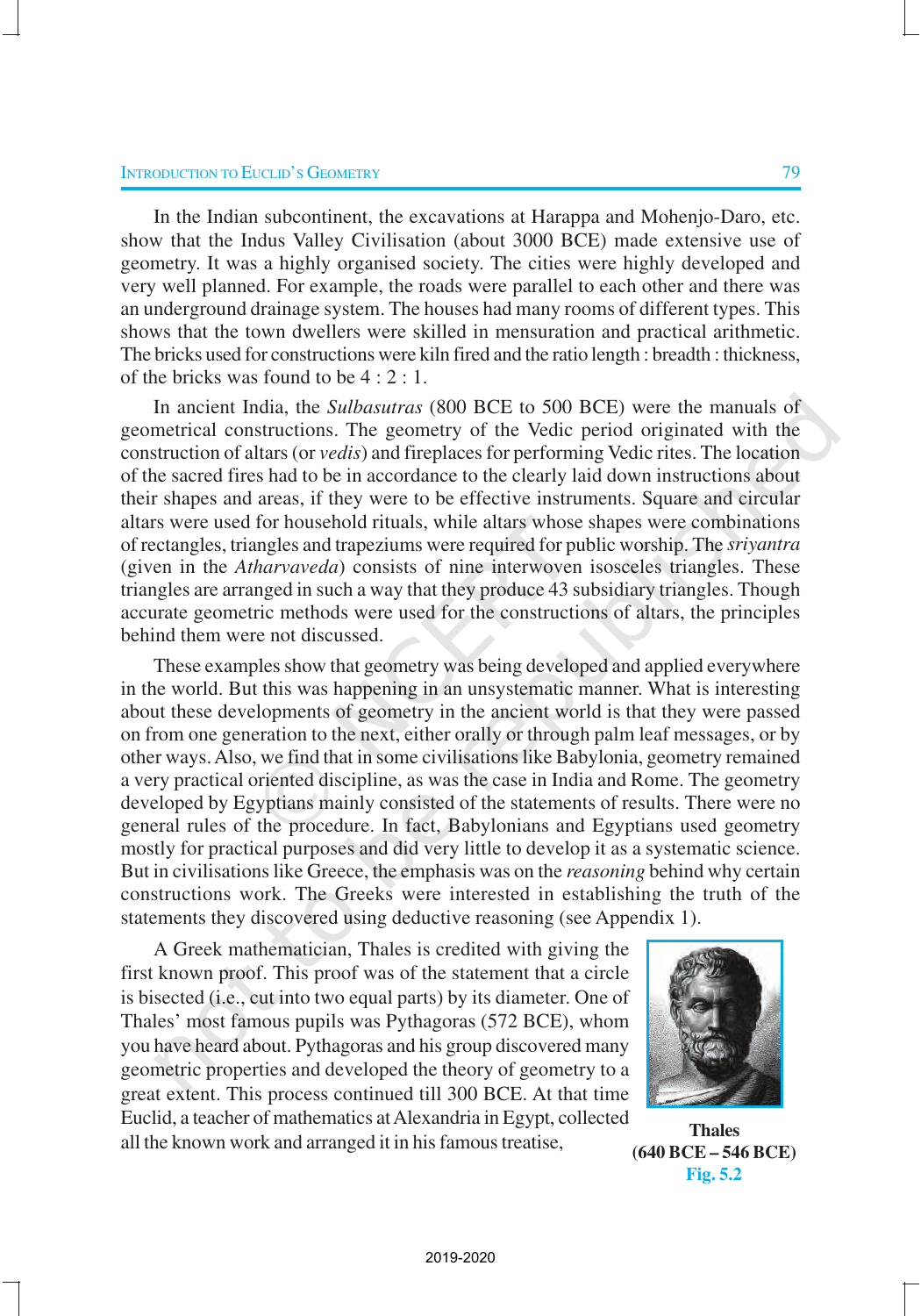called 'Elements'. He divided the 'Elements' into thirteen chapters, each called a book. These books influenced the whole world's understanding of geometry for generations to come.

In this chapter, we shall discuss Euclid's approach to geometry and shall try to link it with the present day geometry.



**Euclid (325 BCE – 265 BCE) Fig. 5.3**

# **5.2 Euclid's Definitions, Axioms and Postulates**

The Greek mathematicians of Euclid's time thought of geometry as an abstract model of the world in which they lived. The notions of point, line, plane (or surface) and so on were derived from what was seen around them. From studies of the space and solids in the space around them, an abstract geometrical notion of a solid object was developed. A solid has shape, size, position, and can be moved from one place to another. Its boundaries are called **surfaces.** They separate one part of the space from another, and are said to have no thickness. The boundaries of the surfaces are **curves** or straight **lines.** These lines end in **points**.

Consider the three steps from solids to points (solids-surfaces-lines-points). In each step we lose one extension, also called a **dimension**. So, a solid has three dimensions, a surface has two, a line has one and a point has none. Euclid summarised these statements as definitions. He began his exposition by listing 23 definitions in Book 1 of the 'Elements'. A few of them are given below :

- 1. A **point** is that which has no part.
- 2. A **line** is breadthless length.
- 3. The ends of a line are points.
- 4. A **straight line** is a line which lies evenly with the points on itself.
- 5. A **surface** is that which has length and breadth only.
- 6. The edges of a surface are lines.
- 7. A **plane surface** is a surface which lies evenly with the straight lines on itself.

If you carefully study these definitions, you find that some of the terms like part, breadth, length, evenly, etc. need to be further explained clearly. For example, consider his definition of a point. In this definition, 'a part' needs to be defined. Suppose if you define 'a part' to be that which occupies 'area', again 'an area' needs to be defined. So, to define one thing, you need to define many other things, and you may get a long chain of definitions without an end. For such reasons, mathematicians agree to leave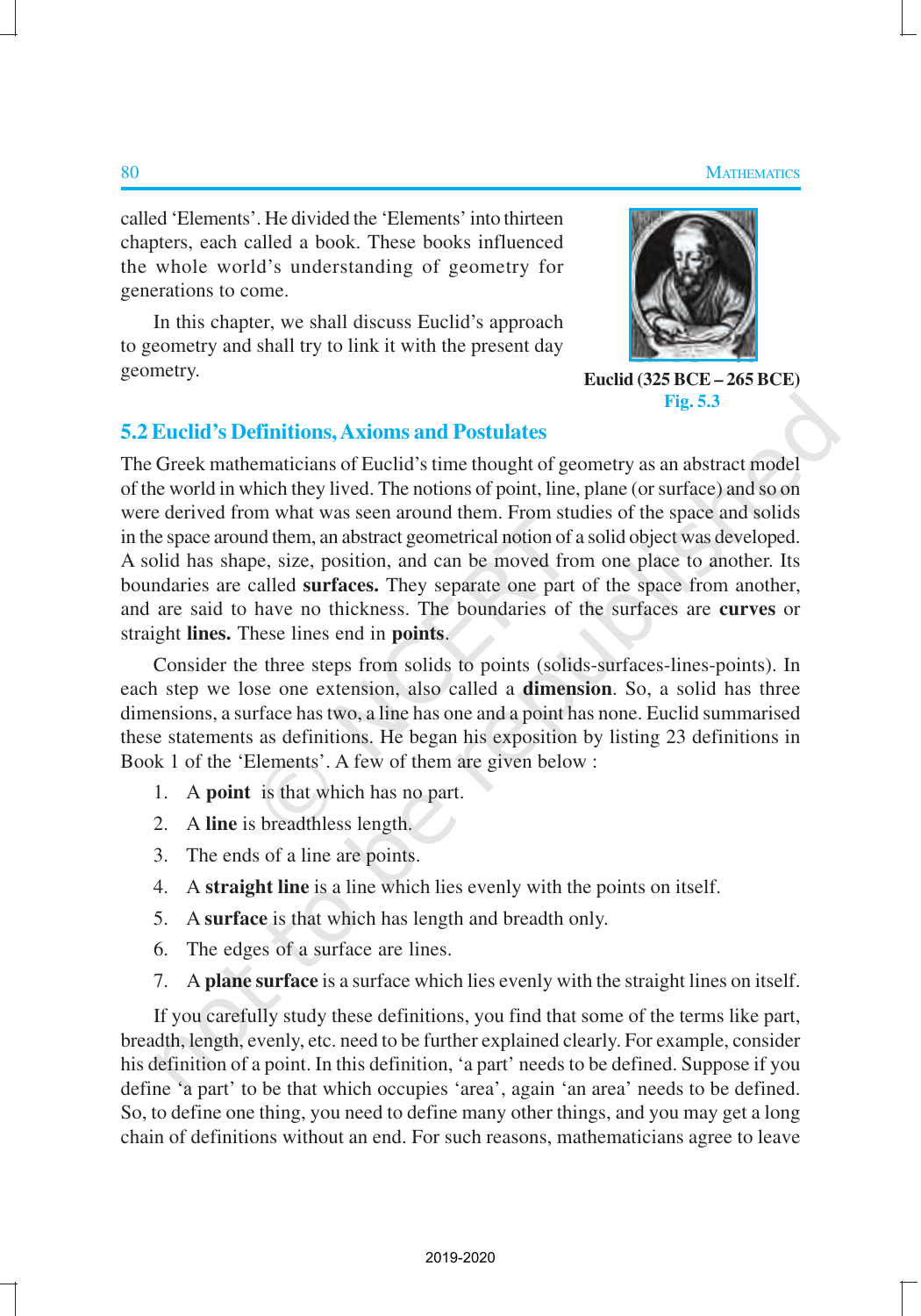some geometric terms *undefined*. However, we do have a intuitive feeling for the geometric concept of a point than what the 'definition' above gives us. So, we represent a point as a dot, even though a dot has some dimension.

A similar problem arises in Definition 2 above, since it refers to breadth and length, neither of which has been defined. Because of this, a few terms are kept undefined while developing any course of study. So, in geometry, we *take a point, a line and a plane* (*in Euclid's words a plane surface*) *as undefined terms*. The only thing is that we can represent them intuitively, or explain them with the help of 'physical models'.

Starting with his definitions, Euclid assumed certain properties, which were not to be proved. These assumptions are actually 'obvious universal truths'. He divided them into two types: axioms and postulates. He used the term '**postulate**' for the assumptions that were specific to geometry. Common notions (often called **axioms**), on the other hand, were assumptions used throughout mathematics and not specifically linked to geometry. For details about axioms and postulates, refer to Appendix 1. Some of **Euclid's axioms**, not in his order, are given below :

- (1) Things which are equal to the same thing are equal to one another.
- (2) If equals are added to equals, the wholes are equal.
- (3) If equals are subtracted from equals, the remainders are equal.
- (4) Things which coincide with one another are equal to one another.
- (5) The whole is greater than the part.
- (6) Things which are double of the same things are equal to one another.
- (7) Things which are halves of the same things are equal to one another.

These 'common notions' refer to magnitudes of some kind. The first common notion could be applied to plane figures. For example, if an area of a triangle equals the area of a rectangle and the area of the rectangle equals that of a square, then the area of the triangle also equals the area of the square.

Magnitudes of the same kind can be compared and added, but magnitudes of different kinds cannot be compared. For example, a line cannot be compared to a rectangle, nor can an angle be compared to a pentagon.

The 4th axiom given above seems to say that if two things are identical (that is, they are the same), then they are equal. In other words, everything equals itself. It is the justification of the principle of superposition. Axiom (5) gives us the definition of 'greater than'. For example, if a quantity B is a part of another quantity A, then A can be written as the sum of B and some third quantity C. Symbolically, A *>* B means that there is some C such that  $A = B + C$ .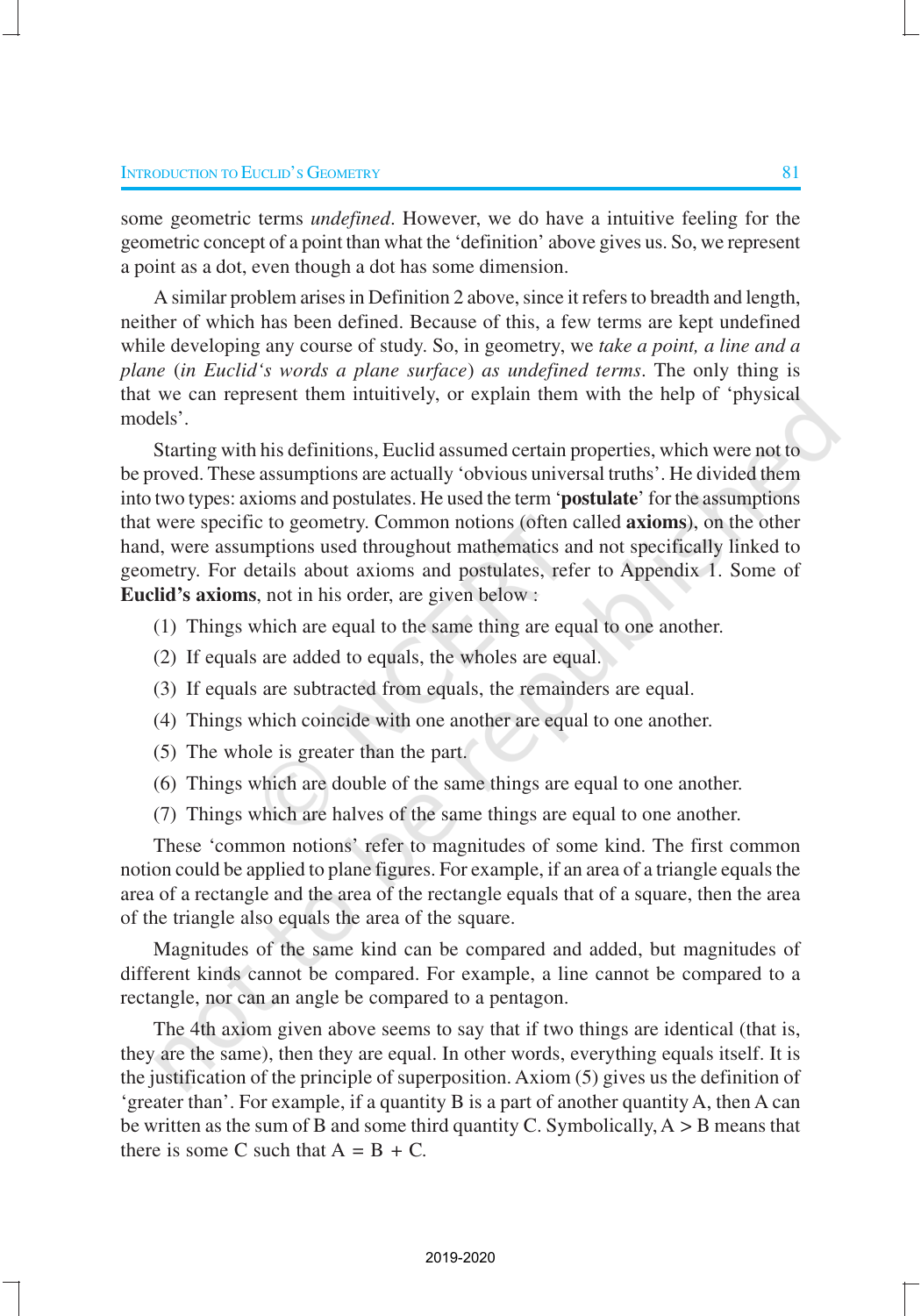Now let us discuss **Euclid's five postulates.** They are :

**Postulate 1 :** *A straight line may be drawn from any one point to any other point.*

Note that this postulate tells us that at least one straight line passes through two distinct points, but it does not say that there cannot be more than one such line. However, in his work, Euclid has frequently assumed, without mentioning, that there is a *unique* line joining two distinct points. We state this result in the form of an axiom as follows:

**Axiom 5.1 :** *Given two distinct points, there is a unique line that passes through them*.

How many lines passing through P also pass through Q (see Fig. 5.4)? Only one, that is, the line PQ. How many lines passing through Q also pass through P? Only one, that is, the line PQ. Thus, the statement above is self-evident, and so is taken as an axiom.



**Postulate 2 :** *A terminated line can be produced indefinitely*.

Note that what we call a line segment now-a-days is what Euclid called a terminated line. So, according to the present day terms, the second postulate says that a line segment can be extended on either side to form a line (see Fig. 5.5).



**Postulate 3 :** *A circle can be drawn with any centre and any radius*.

**Postulate 4 :** *All right angles are equal to one another*.

**Postulate 5 :** *If a straight line falling on two straight lines makes the interior angles on the same side of it taken together less than two right angles, then the two straight lines, if produced indefinitely, meet on that side on which the sum of angles is less than two right angles.*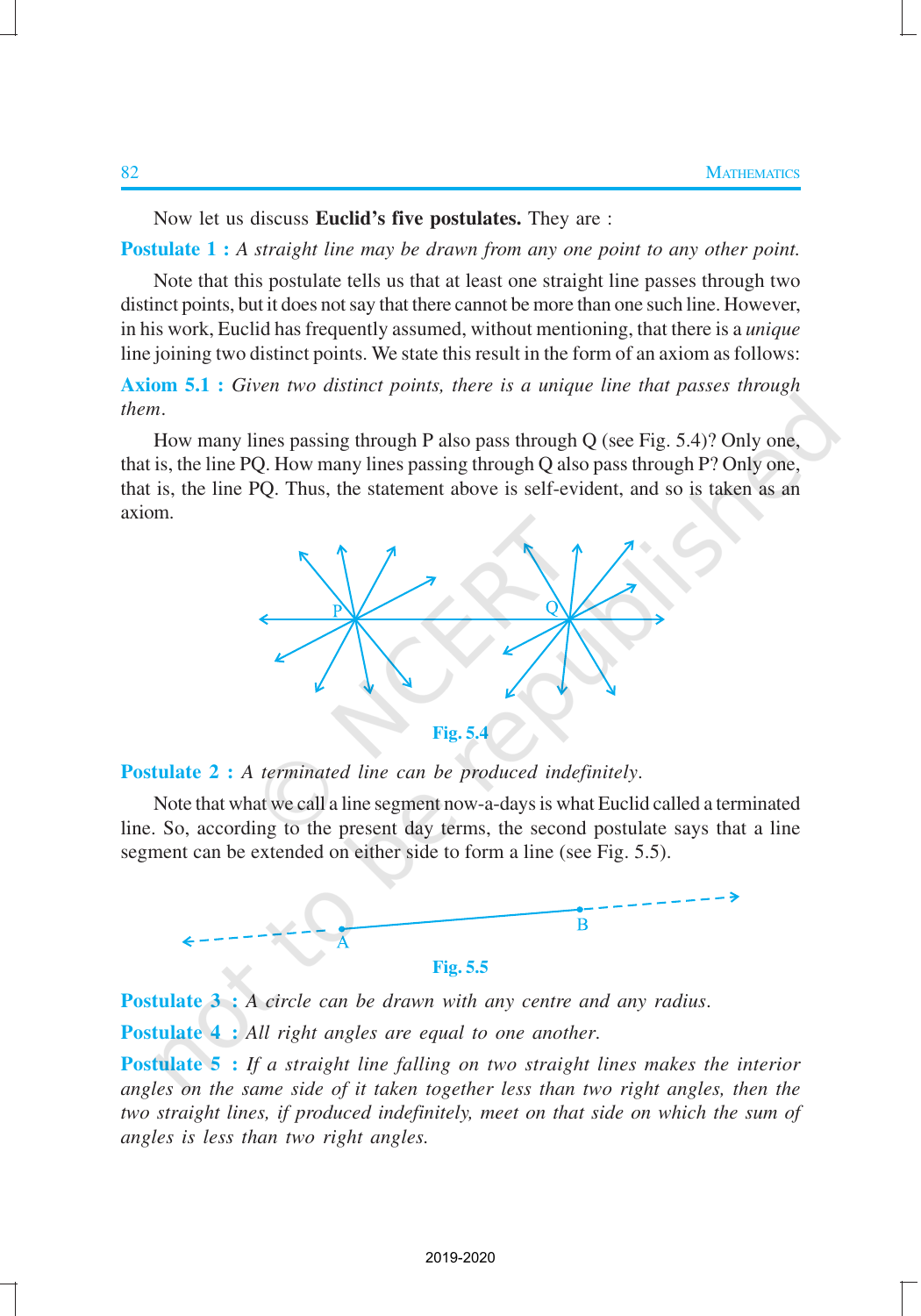For example, the line PQ in Fig. 5.6 falls on lines AB and CD such that the sum of the interior angles 1 and 2 is less than 180° on the left side of PQ. Therefore, the lines AB and CD will eventually intersect on the left side of PQ.





A brief look at the five postulates brings to your notice that Postulate 5 is far more complex than any other postulate. On the other hand, Postulates 1 through 4 are so simple and obvious that these are taken as 'self-evident truths'. However, it is not possible to prove them. So, these statements are accepted without any proof (see Appendix 1). Because of its complexity, the fifth postulate will be given more attention in the next section.

Now-a-days, 'postulates' and 'axioms' are terms that are used interchangeably and in the same sense. 'Postulate' is actually a verb. When we say "let us postulate", we mean, "let us make some statement based on the observed phenomenon in the Universe". Its truth/validity is checked afterwards. If it is true, then it is accepted as a 'Postulate'.

A system of axioms is called **consistent** (see Appendix 1), if it is impossible to deduce from these axioms a statement that contradicts any axiom or previously proved statement. So, when any system of axioms is given, it needs to be ensured that the system is consistent.

After Euclid stated his postulates and axioms, he used them to prove other results. Then using these results, he proved some more results by applying deductive reasoning. The statements that were proved are called **propositions or theorems**. Euclid deduced 465 propositions in a logical chain using his axioms, postulates, definitions and theorems proved earlier in the chain. In the next few chapters on geometry, you will be using these axioms to prove some theorems.

Now, let us see in the following examples how Euclid used his axioms and postulates for proving some of the results:

**Example 1 :** If A, B and C are three points on a line, and B lies between A and C (see Fig. 5.7), then prove that  $AB + BC = AC$ .



**Fig. 5.7**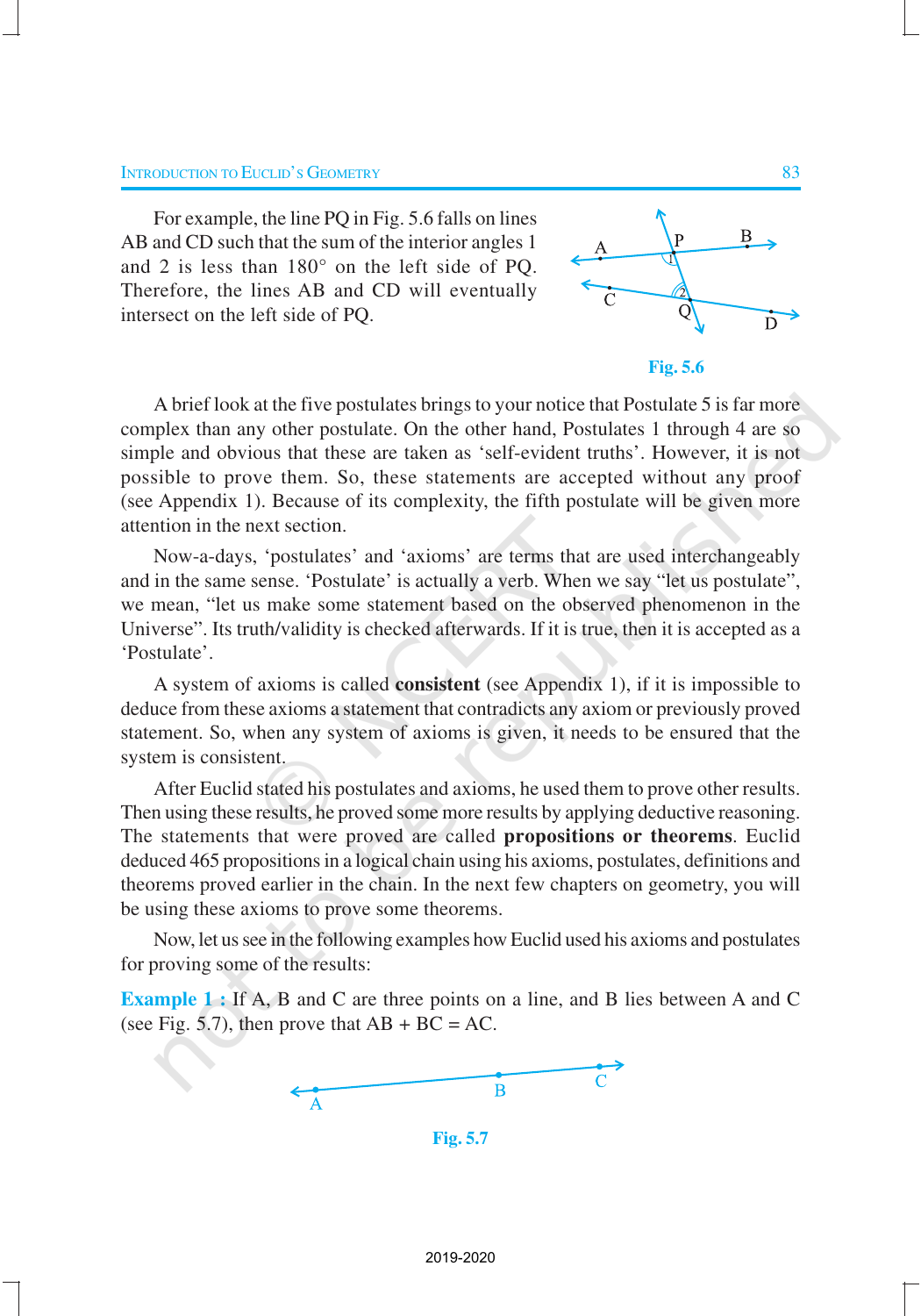**Solution :** In the figure given above, AC coincides with AB + BC.

Also, Euclid's Axiom (4) says that things which coincide with one another are equal to one another. So, it can be deduced that

$$
AB + BC = AC
$$

Note that in this solution, it has been assumed that there is a unique line passing through two points.

**Example 2 :** Prove that an equilateral triangle can be constructed on any given line segment.

**Solution :** In the statement above, a line segment of any length is given, say AB [see Fig.  $5.8(i)$ ].



Here, you need to do some construction. Using Euclid's Postulate 3, you can draw a circle with point A as the centre and AB as the radius [see Fig. 5.8(ii)]. Similarly, draw another circle with point B as the centre and BA as the radius. The two circles meet at a point, say C. Now, draw the line segments AC and BC to form  $\triangle$  ABC [see Fig.  $5.8$  (iii)].

So, you have to prove that this triangle is equilateral, i.e.,  $AB = AC = BC$ .

| Now, | $AB = AC$ , since they are the radii of the same circle |  |
|------|---------------------------------------------------------|--|
|------|---------------------------------------------------------|--|

Similarly,  $AB = BC$  (Radii of the same circle) (2)

From these two facts, and Euclid's axiom that things which are equal to the same thing are equal to one another, you can conclude that  $AB = BC = AC$ .

So,  $\triangle$  ABC is an equilateral triangle.

Note that here Euclid has assumed, without mentioning anywhere, that the two circles drawn with centres A and B will meet each other at a point.

Now we prove a theorem, which is frequently used in different results: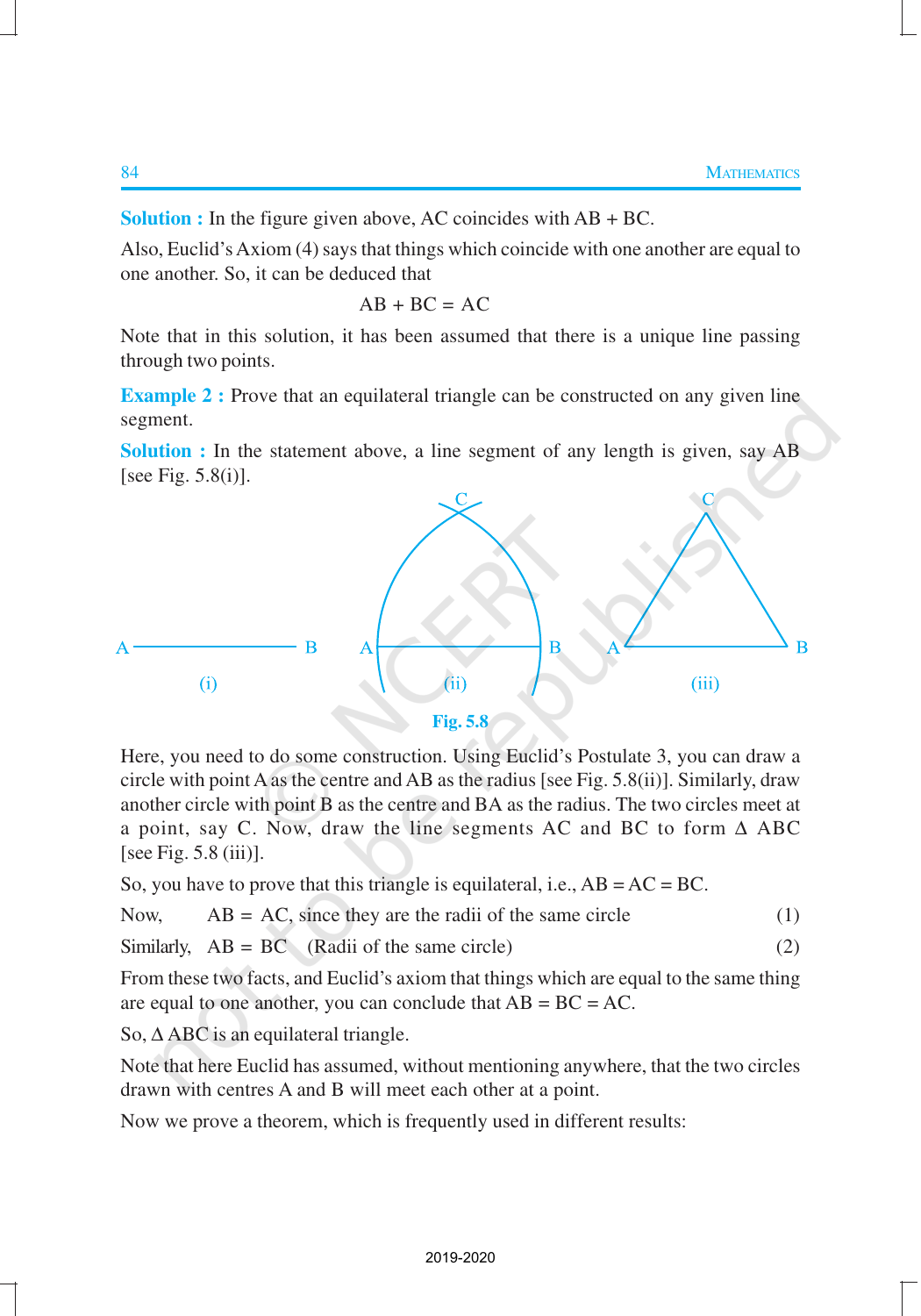**Theorem 5.1 :** *Two distinct lines cannot have more than one point in common.*

**Proof :** Here we are given two lines *l* and *m*. We need to prove that they have only one point in common.

For the time being, let us suppose that the two lines intersect in two distinct points, say P and Q. So, you have two lines passing through two distinct points P and Q. But this assumption clashes with the axiom that only one line can pass through two distinct points. So, the assumption that we started with, that two lines can pass through two distinct points is wrong.

From this, what can we conclude? We are forced to conclude that two distinct lines cannot have more than one point in common.

#### **EXERCISE 5.1**

- **1.** Which of the following statements are true and which are false? Give reasons for your answers.
	- (i) Only one line can pass through a single point.
	- (ii) There are an infinite number of lines which pass through two distinct points.
	- (iii) A terminated line can be produced indefinitely on both the sides.
	- (iv) If two circles are equal, then their radii are equal.
	- (v) In Fig. 5.9, if  $AB = PQ$  and  $PQ = XY$ , then  $AB = XY$ .



- **2.** Give a definition for each of the following terms. Are there other terms that need to be defined first? What are they, and how might you define them?
	- (i) parallel lines (ii) perpendicular lines (iii) line segment
	- (iv) radius of a circle (v) square
- **3.** Consider two 'postulates' given below:
	- (i) Given any two distinct points A and B, there exists a third point C which is in between A and B.
	- (ii) There exist at least three points that are not on the same line.

Do these postulates contain any undefined terms? Are these postulates consistent? Do they follow from Euclid's postulates? Explain.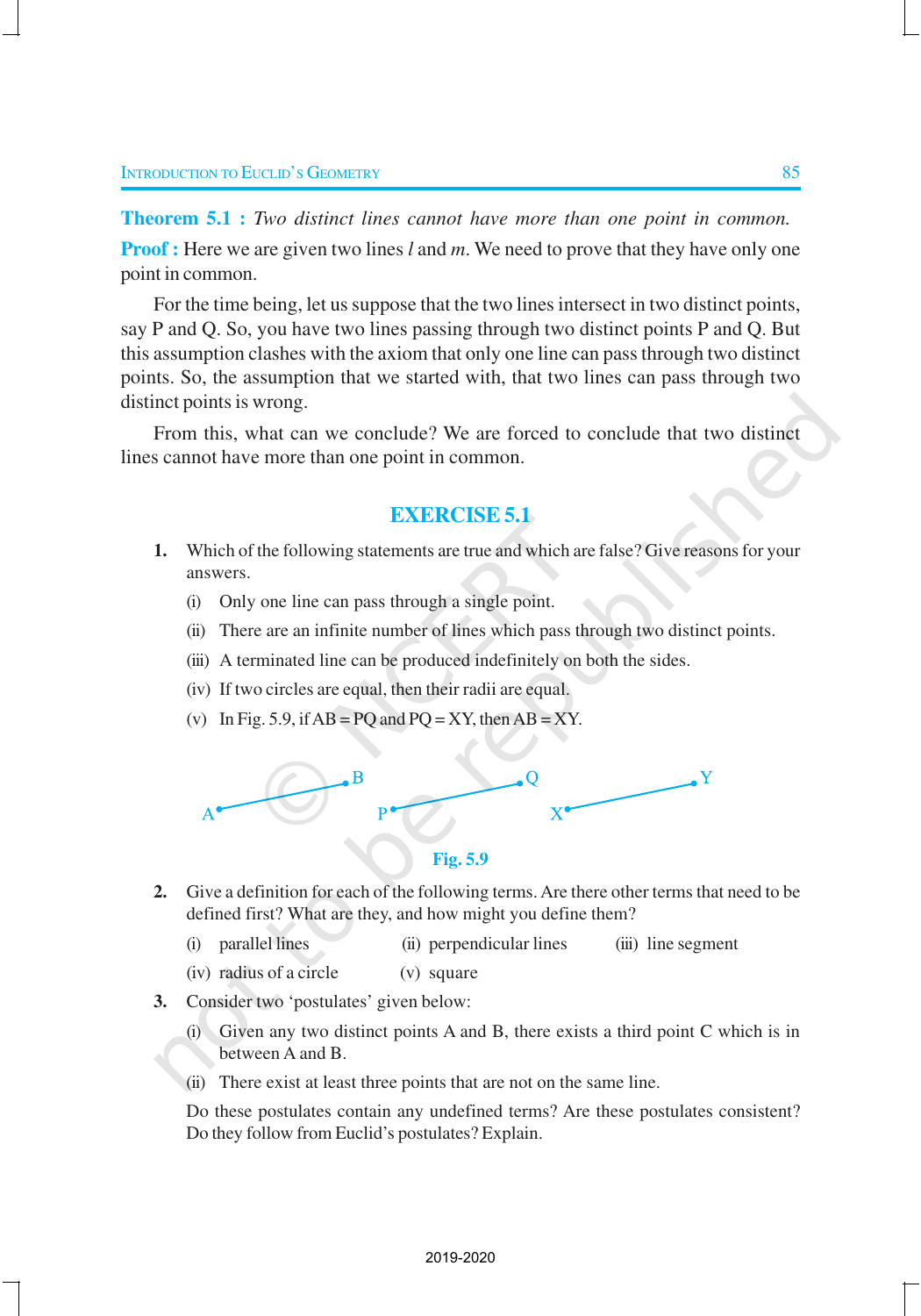- **4.** If a point C lies between two points A and B such that AC = BC, then prove that  $AC = \frac{1}{2}$  $\frac{1}{2}$ AB. Explain by drawing the figure.
- **5.** In Question 4, point C is called a mid-point of line segment AB. Prove that every line segment has one and only one mid-point.
- 6. In Fig. 5.10, if  $AC = BD$ , then prove that  $AB = CD$ .





**7.** Why is Axiom 5, in the list of Euclid's axioms, considered a 'universal truth'? (Note that the question is not about the fifth postulate.)

### **5.3 Equivalent Versions of Euclid's Fifth Postulate**

Euclid's fifth postulate is very significant in the history of mathematics. Recall it again from Section 5.2. We see that by implication, no intersection of lines will take place when the sum of the measures of the interior angles on the same side of the falling line is exactly 180°. There are several equivalent versions of this postulate. One of them is 'Playfair's Axiom' (given by a Scottish mathematician John Playfair in 1729), as stated below:

'*For every line l and for every point* P *not lying on l, there exists a unique line m passing through* P *and parallel to l'*.

From Fig. 5.11, you can see that of all the lines passing through the point P, only line *m* is parallel to line *l*.



This result can also be stated in the following form:

*Two distinct intersecting lines cannot be parallel to the same line*.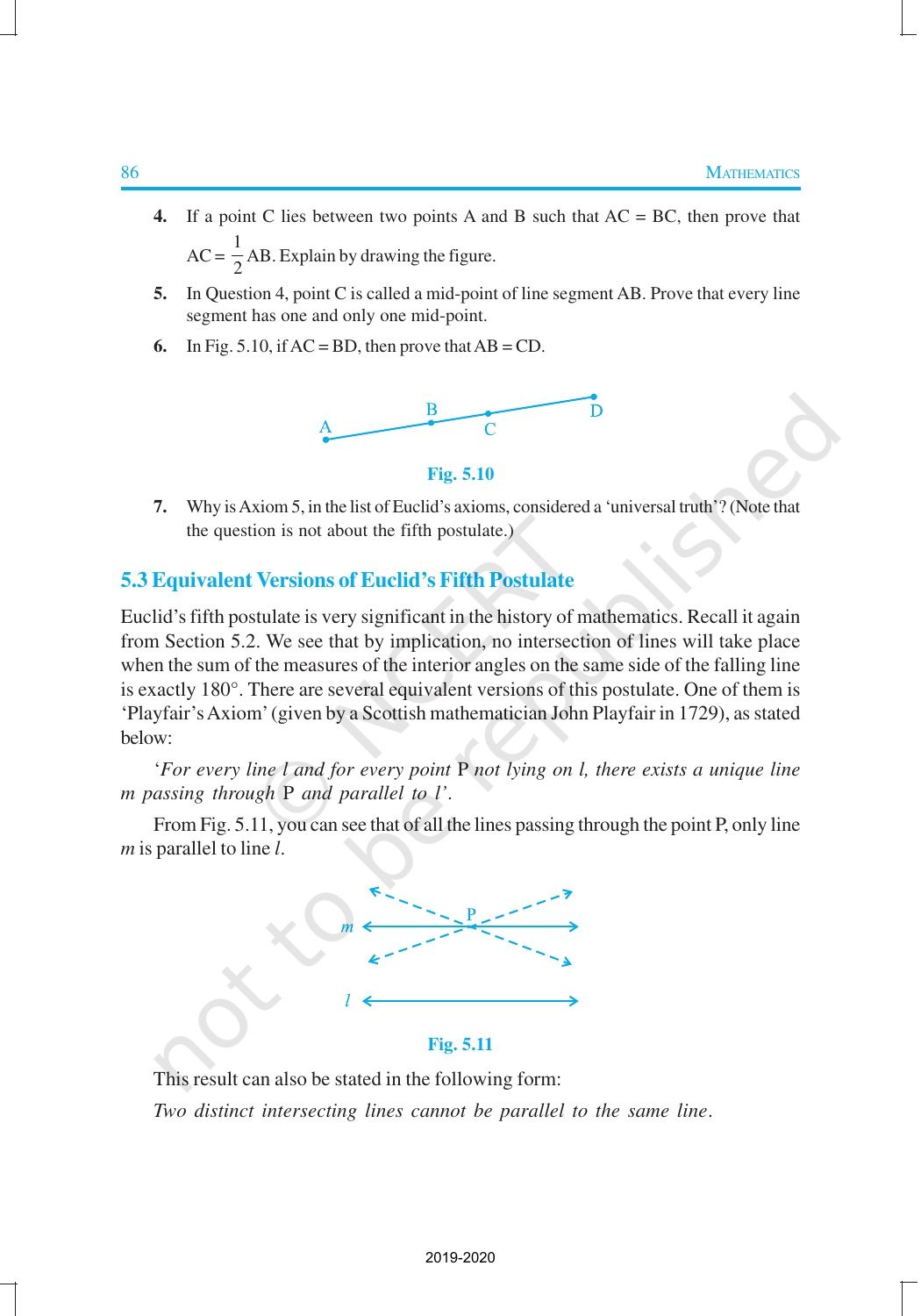Euclid did not require his fifth postulate to prove his first 28 theorems. Many mathematicians, including him, were convinced that the fifth postulate is actually a theorem that can be proved using just the first four postulates and other axioms. However, all attempts to prove the fifth postulate as a theorem have failed. But these efforts have led to a great achievement – the creation of several other geometries. These geometries are quite different from Euclidean geometry. They are called *non-Euclidean geometries*. Their creation is considered a landmark in the history of thought because till then everyone had believed that Euclid's was the only geometry





and the world itself was Euclidean. Now the geometry of the universe we live in has been shown to be a non-Euclidean geometry. In fact, it is called *spherical geometry*. In spherical geometry, lines are not straight. They are parts of great circles (i.e., circles obtained by the intersection of a sphere and planes passing through the centre of the sphere).

In Fig. 5.12, the lines AN and BN (which are parts of great circles of a sphere) are perpendicular to the same line AB. But they are meeting each other, though the sum of the angles on the same side of line AB is not less than two right angles (in fact, it is 90°  $+90^\circ = 180^\circ$ ). Also, note that the sum of the angles of the triangle NAB is greater than  $180^\circ$ , as  $\angle A + \angle B = 180^\circ$ . Thus, Euclidean geometry is valid only for the figures in the plane. On the curved surfaces, it fails.

Now, let us consider an example.

**Example 3 :** Consider the following statement : There exists a pair of straight lines that are everywhere equidistant from one another. Is this statement a direct consequence of Euclid's fifth postulate? Explain.

**Solution :** Take any line *l* and a point P not on *l*. Then, by Playfair's axiom, which is equivalent to the fifth postulate, we know that there is a unique line *m* through P which is parallel to *l*.

Now, the *distance of a point from a line* is the length of the perpendicular from the point to the line. This distance will be the same for any point on *m* from *l* and any point on *l* from *m*. So, these two lines are everywhere equidistant from one another.

**Remark :** The geometry that you will be studying in the next few chapters is Euclidean Geometry. However, the axioms and theorems used by us may be different from those of Euclid's.